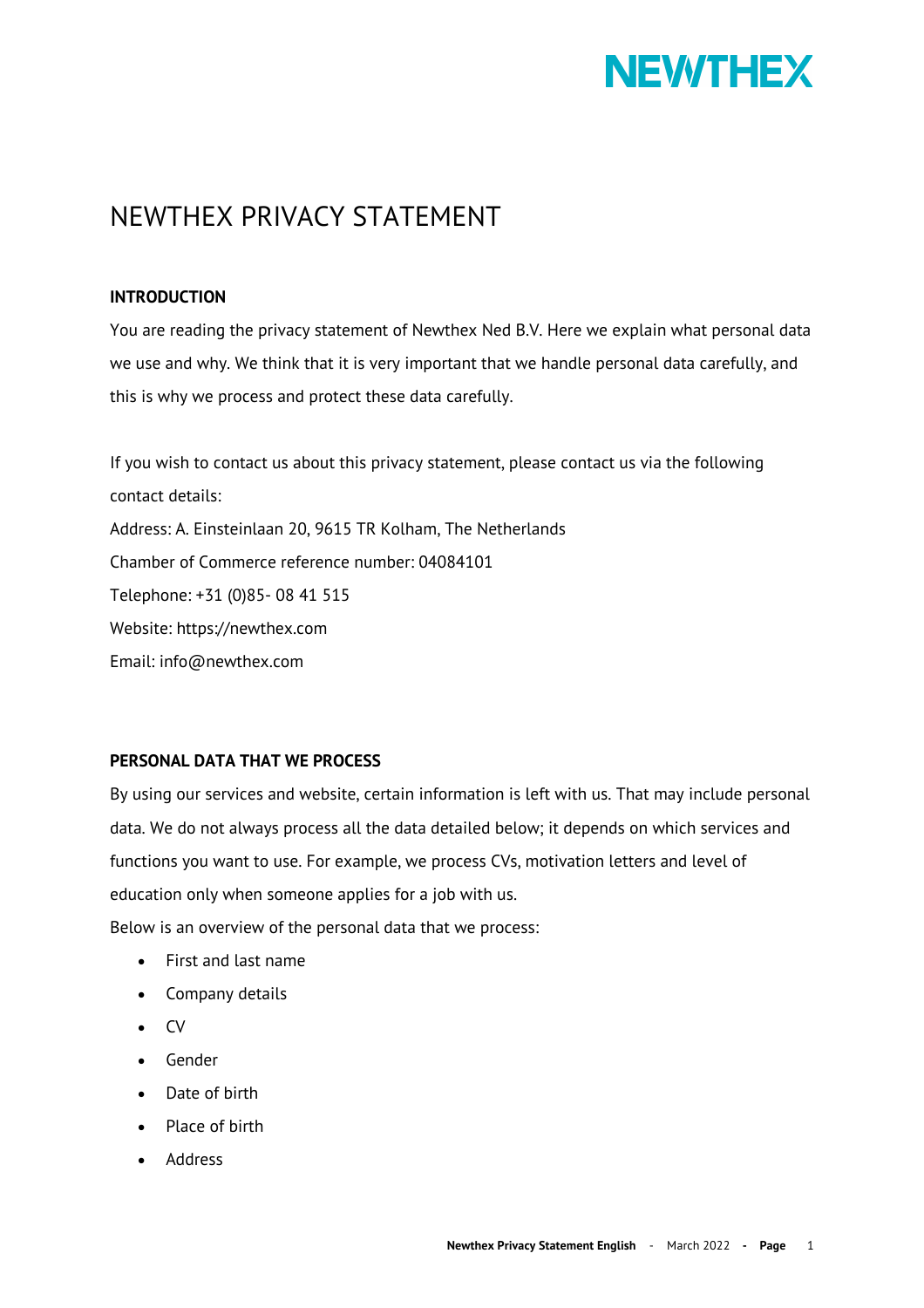

- Phone number
- E-mail address
- IP address
- Information about your activities on our website
- Internet browser and device type
- IBAN
- NAW data
- Chamber of Commerce number
- Level of education

## **FOR WHAT PURPOSE AND ON WHAT BASIS DO WE PROCESS PERSONAL DATA?**

We process your personal data (depending on the services and functions used) for the following purposes:

- To communicate with you by means of, for example, our newsletter, e-mail or telephone
- To issue a quotation (on request)
- To process job applications
- To send invoices
- To be able to answer questions or to handle complaints via e-mail, post, social media or by telephone.
- To improve our website (in which case, these data are used anonymously)

#### **AUTOMATED DECISION-MAKING**

We do not make decisions based on automated processing on matters that can have (significant) consequences for the people concerned. These are decisions taken by computer programs or systems, without a person (for example an employee of Newthex Ned B.V.) being involved in making that decision.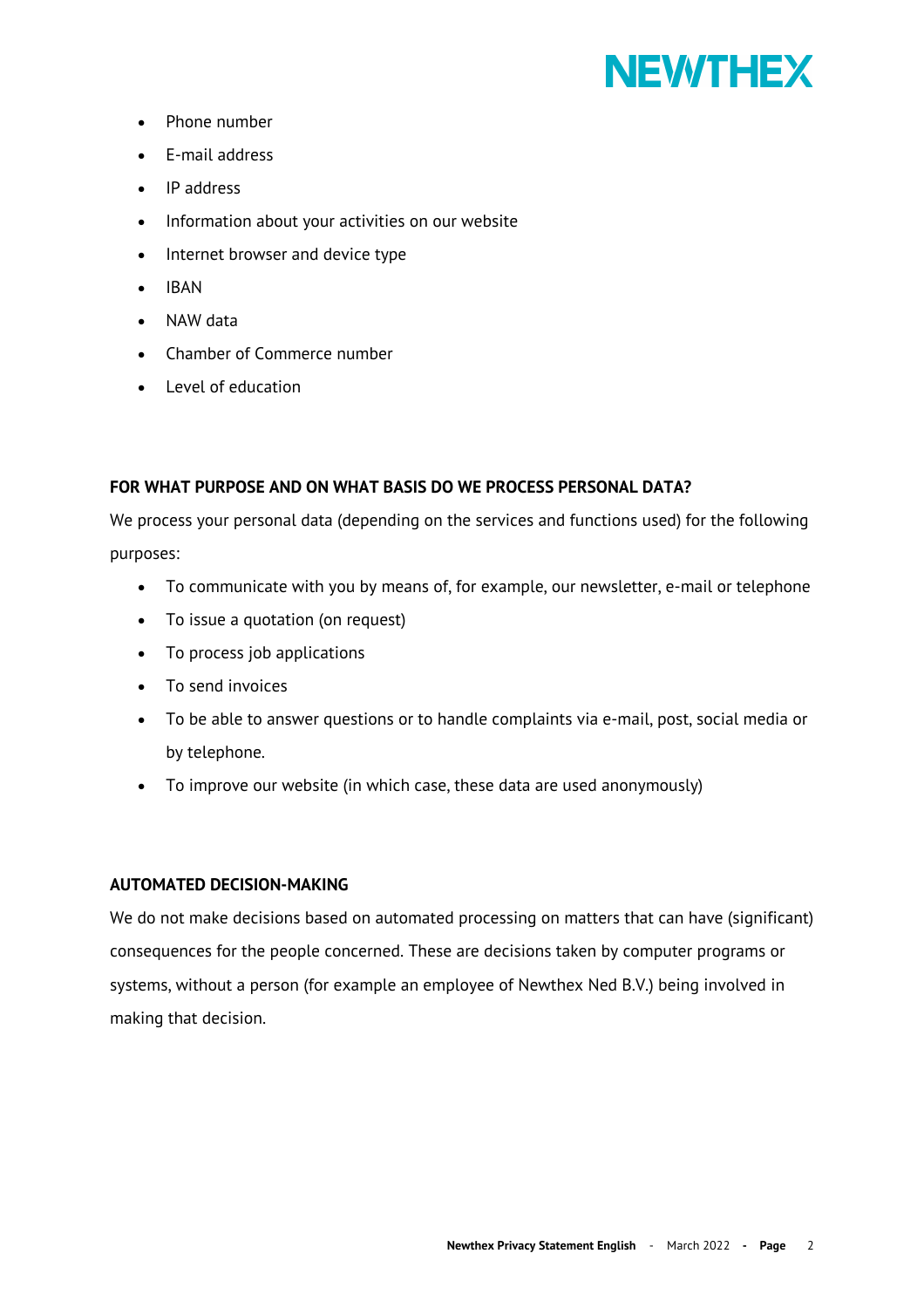

#### **HOW LONG DO WE STORE PERSONAL DATA?**

We do not store data longer than necessary. Data that we have to keep longer because the law obliges us to do so is the exception to this.

#### **HOW DO WE PROTECT PERSONAL DATA?**

Newthex takes the protection of your data seriously and takes appropriate measures to prevent misuse, loss, unauthorized access, unwanted disclosure and unauthorized modification. If you are under the impression that your data is not properly secured or there are indications of abuse, please contact us at info@newthex.com

#### **SHARING PERSONAL DATA WITH THIRD PARTIES**

Newthex Ned B.V. does not sell your personal data to third parties and only provides it if this is necessary for the execution of our contractual agreement with you or to comply with a legal obligation. With companies that process your data in relation to our contractual agreement, we sign a processor's agreement to ensure the same level of security and confidentiality of your data.

On our website we have links to various social media channels and it is also possible that we have links to other websites from our website. Read the privacy statements of these channels and websites to know how they deal with privacy.

## **COOKIES, OR SIMILAR TECHNIQUES, THAT WE USE**

In addition to technical and functional cookies, we use only analytical cookies that do not infringe your privacy on our website. A cookie is a small text file that is stored on your computer, tablet or smartphone when you first visit a website. The cookies we use are necessary for the technical operation of the website and your ease of use. They ensure that the website works properly as well as remembering, for example, your personal preferences. In this way, we can also optimize our website. You can decide not to accept cookies by adjusting your internet browser so that it does not accept and store cookies. In addition, you can also delete all information previously saved via the settings of your browser.